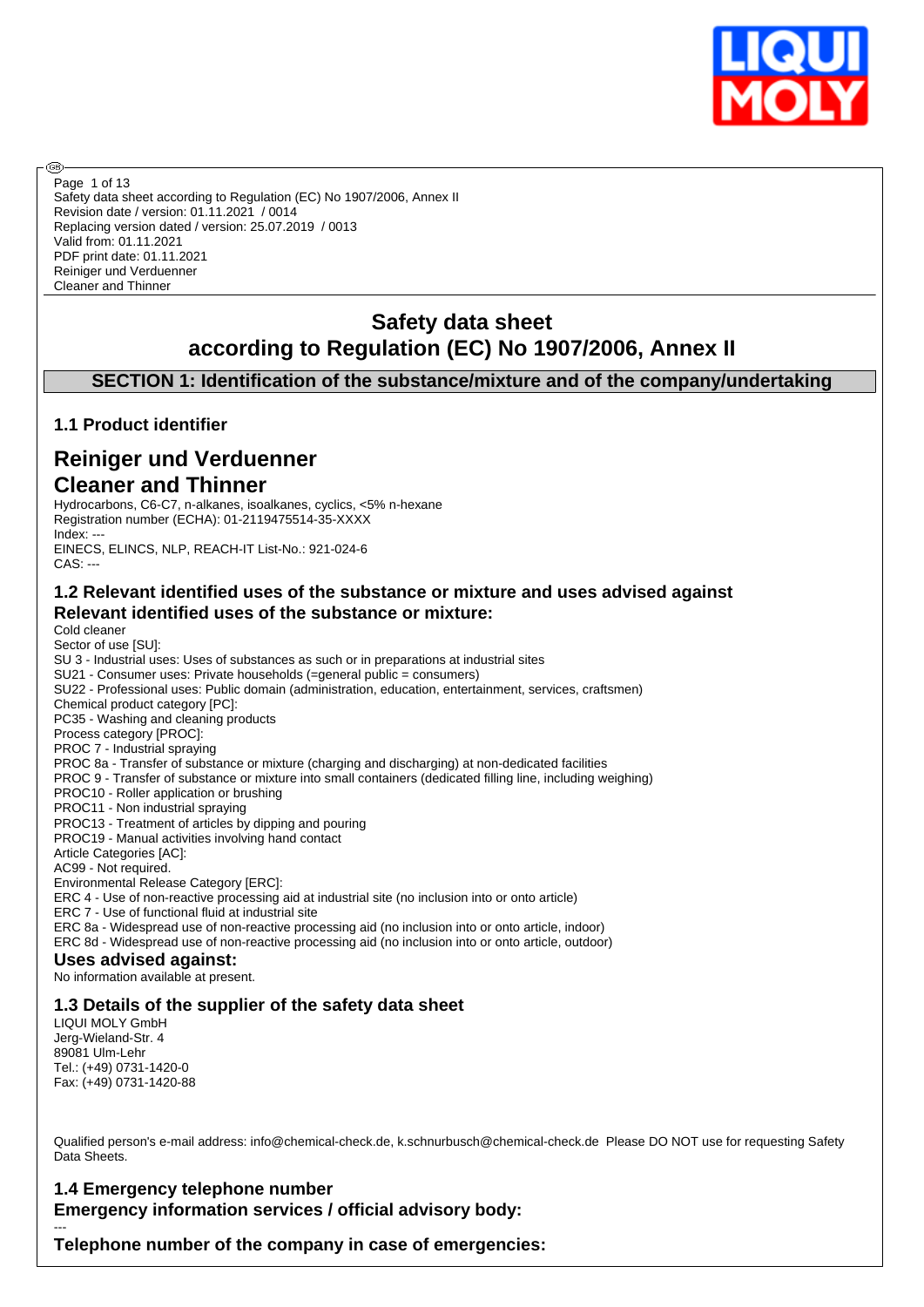

Safety data sheet according to Regulation (EC) No 1907/2006, Annex II Revision date / version: 01.11.2021 / 0014 Replacing version dated / version: 25.07.2019 / 0013 Valid from: 01.11.2021 PDF print date: 01.11.2021 Reiniger und Verduenner Cleaner and Thinner Page 2 of 13

+49 (0) 700 / 24 112 112 (LMR) +1 872 5888271 (LMR)

**®** 

### **SECTION 2: Hazards identification**

# **2.1 Classification of the substance or mixture Classification according to Regulation (EC) 1272/2008 (CLP)**

| <b>Hazard class</b>    | <b>Hazard category</b> | <b>Hazard statement</b>                               |
|------------------------|------------------------|-------------------------------------------------------|
| Flam. Liq.             |                        | H225-Highly flammable liquid and vapour.              |
| Skin Irrit.            |                        | H315-Causes skin irritation.                          |
| Asp. Tox.              |                        | H304-May be fatal if swallowed and enters airways.    |
| STOT SE                |                        | H336-May cause drowsiness or dizziness.               |
| <b>Aquatic Chronic</b> | 2                      | H411-Toxic to aquatic life with long lasting effects. |

### **2.2 Label elements**

**Labeling according to Regulation (EC) 1272/2008 (CLP)**



Hydrocarbons, C6-C7, n-alkanes, isoalkanes, cyclics, <5% n-hexane CAS: ---, Index:---

#### Danger

H225-Highly flammable liquid and vapour. H315-Causes skin irritation. H304-May be fatal if swallowed and enters airways. H336-May cause drowsiness or dizziness. H411-Toxic to aquatic life with long lasting effects.

P101-If medical advice is needed, have product container or label at hand. P102-Keep out of reach of children. P210-Keep away from heat, hot surfaces, sparks, open flames and other ignition sources. No smoking. P280-Wear protective gloves / protective clothing and eye protection / face protection.

P301+P310-IF SWALLOWED: Immediately call a POISON CENTER / doctor. P331-Do NOT induce vomiting. P405-Store locked up.

P501-Dispose of contents / container in accordance with all local, regional, national and international laws.

### **2.3 Other hazards**

No vPvB substance No PBT substance No substance with endocrine disrupting properties.

## **SECTION 3: Composition/information on ingredients**

### **3.1 Substances**

**Hydrocarbons, C6-C7, n-alkanes, isoalkanes, cyclics, <5% n-hexane Registration number (REACH)** 01-2119475514-35-XXXX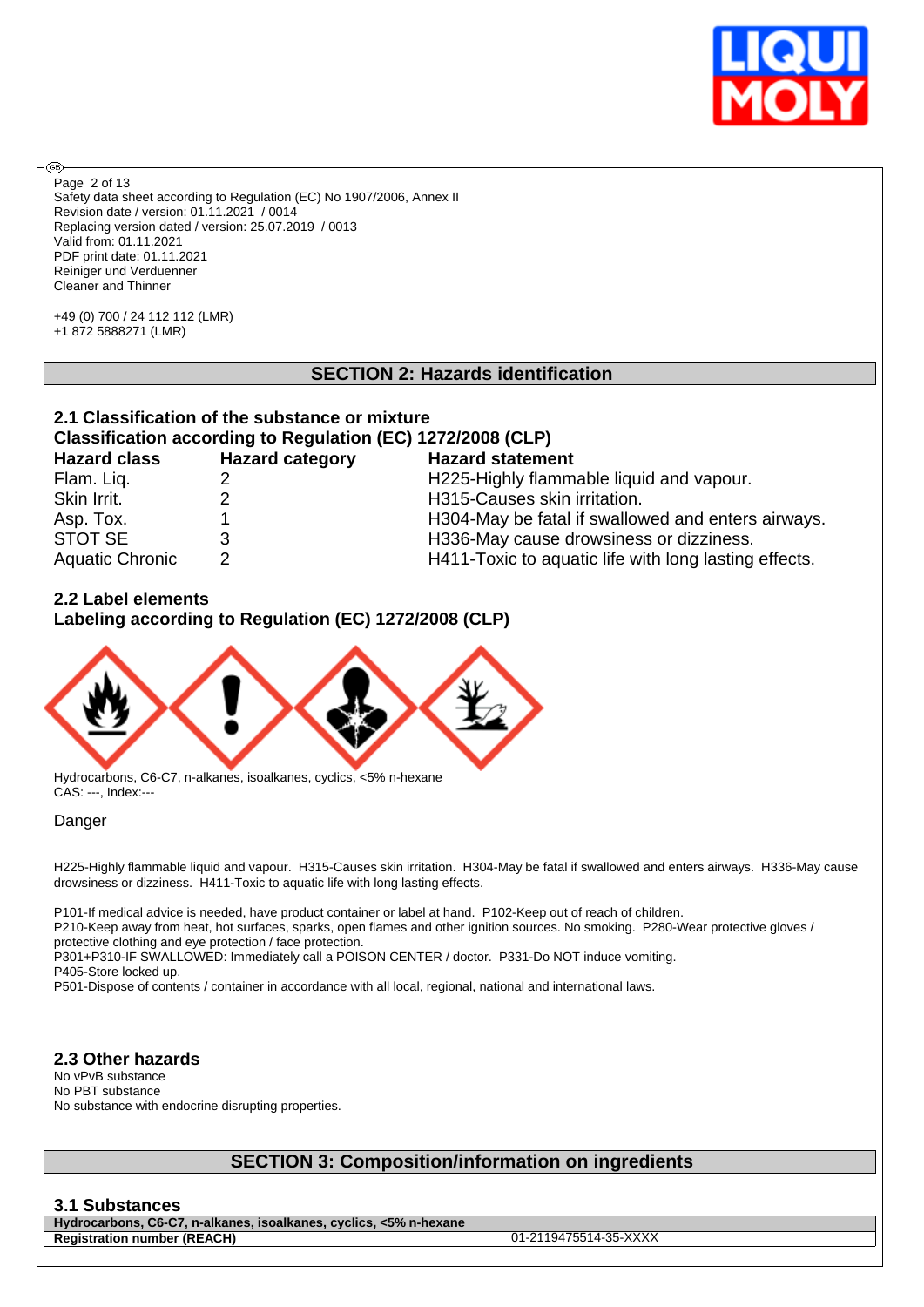

Page 3 of 13

൹

Safety data sheet according to Regulation (EC) No 1907/2006, Annex II Revision date / version: 01.11.2021 / 0014 Replacing version dated / version: 25.07.2019 / 0013 Valid from: 01.11.2021 PDF print date: 01.11.2021 Reiniger und Verduenner Cleaner and Thinner

| $- - -$                 |
|-------------------------|
| 921-024-6               |
| $- - -$                 |
|                         |
| Flam. Lig. 2, H225      |
| Skin Irrit. 2, H315     |
| STOT SE 3, H336         |
| Asp. Tox. 1, H304       |
| Aquatic Chronic 2, H411 |
|                         |

### **3.2 Mixtures**

n.a.

For the text of the H-phrases and classification codes (GHS/CLP), see Section 16.

The substances named in this section are given with their actual, appropriate classification!

For substances that are listed in appendix VI, table 3.1 of the regulation (EC) no. 1272/2008 (CLP regulation) this means that all notes that may be given here for the named classification have been taken into account.

### **SECTION 4: First aid measures**

### **4.1 Description of first aid measures**

First-aiders should ensure they are protected!

Never pour anything into the mouth of an unconscious person!

#### **Inhalation**

Remove person from danger area.

Supply person with fresh air and consult doctor according to symptoms.

If the person is unconscious, place in a stable side position and consult a doctor.

Respiratory arrest - Artificial respiration apparatus necessary.

#### **Skin contact**

Remove polluted, soaked clothing immediately, wash thoroughly with plenty of water and soap, in case of irritation of the skin (flare), consult a doctor.

Unsuitable cleaning product: **Solvents** 

# **Eye contact**

Remove contact lenses.

Wash thoroughly for several minutes using copious water. Seek medical help if necessary.

#### **Ingestion**

Rinse the mouth thoroughly with water. Do not induce vomiting - give copious water to drink. Consult doctor immediately. Danger of aspiration.

In case of vomiting, keep head low so that the stomach content does not reach the lungs.

### **4.2 Most important symptoms and effects, both acute and delayed**

If applicable delayed symptoms and effects can be found in section 11 and the absorption route in section 4.1.

The following may occur: Irritation of the eyes Irritation of the respiratory tract Narcotic effect. Effect on the central nervous system Coordination disorders Headaches Dizziness Nausea Ingestion: Oedema of the lungs Lung damage With long-term contact: Product removes fat. Dermatitis (skin inflammation) Skin resorption In certain cases, the symptoms of poisoning may only appear after an extended period / after several hours.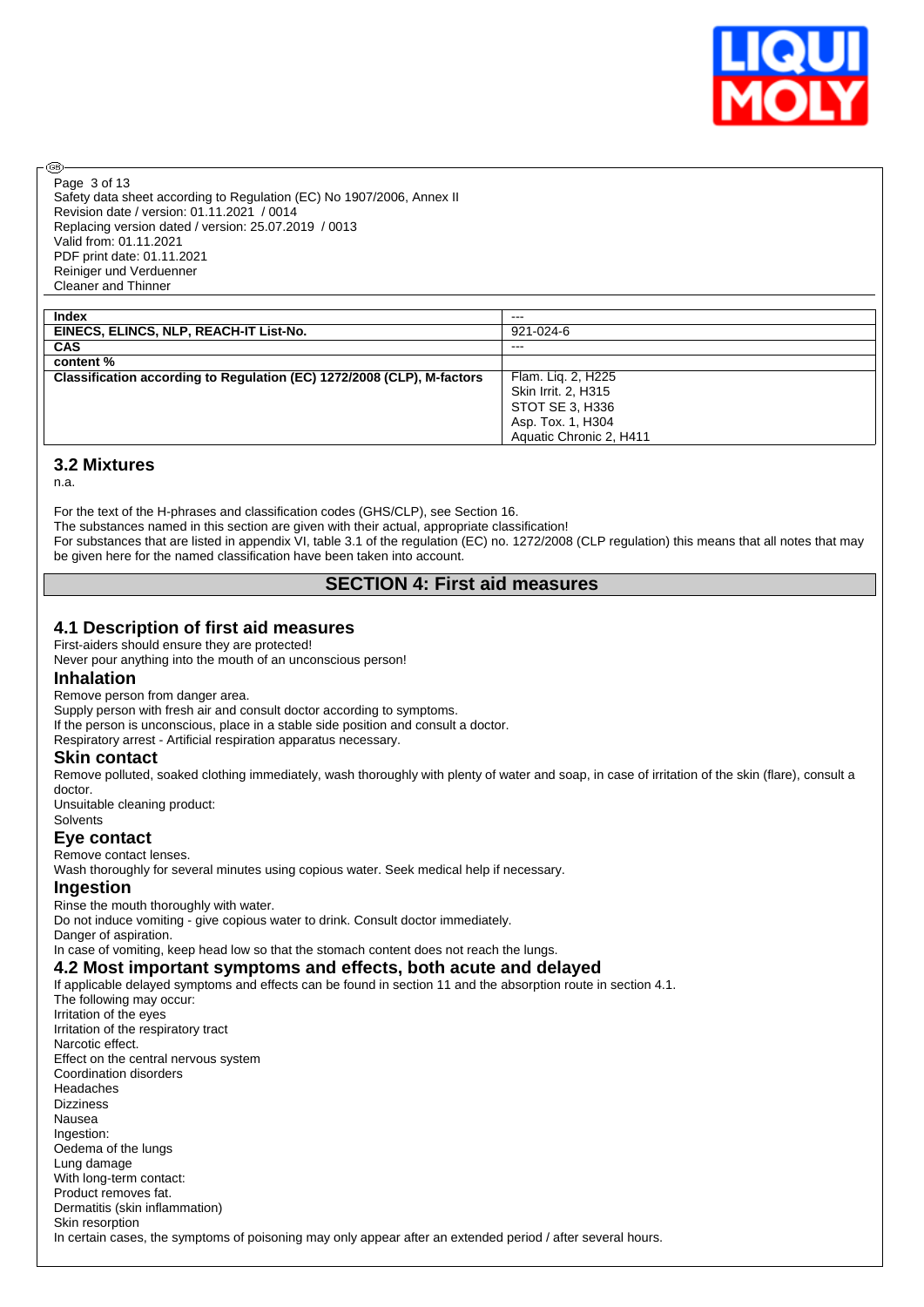

Page 4 of 13

ඹ

Safety data sheet according to Regulation (EC) No 1907/2006, Annex II Revision date / version: 01.11.2021 / 0014 Replacing version dated / version: 25.07.2019 / 0013 Valid from: 01.11.2021 PDF print date: 01.11.2021 Reiniger und Verduenner Cleaner and Thinner

### **4.3 Indication of any immediate medical attention and special treatment needed**

n.c.

### **SECTION 5: Firefighting measures**

### **5.1 Extinguishing media**

#### **Suitable extinguishing media**

Water jet spray / alcohol resistant foam / CO2 / dry extinguisher.

#### **Unsuitable extinguishing media**

High volume water jet

#### **5.2 Special hazards arising from the substance or mixture**

In case of fire the following can develop: Oxides of carbon Oxides of nitrogen **Hydrocarbons** Toxic pyrolysis products. Explosive vapour/air or gas/air mixtures.

#### **5.3 Advice for firefighters**

For personal protective equipment see Section 8. In case of fire and/or explosion do not breathe fumes. Protective respirator with independent air supply. According to size of fire Full protection, if necessary. Cool container at risk with water. Dispose of contaminated extinction water according to official regulations.

### **SECTION 6: Accidental release measures**

# **6.1 Personal precautions, protective equipment and emergency procedures**

### **6.1.1 For non-emergency personnel**

In case of spillage or accidental release, wear personal protective equipment as specified in section 8 to prevent contamination. Ensure sufficient ventilation, remove sources of ignition.

Avoid dust formation with solid or powder products.

Leave the danger zone if possible, use existing emergency plans if necessary.

Remove possible causes of ignition - do not smoke.

Ensure sufficient supply of air.

Avoid inhalation, and contact with eyes or skin.

#### If applicable, caution - risk of slipping. **6.1.2 For emergency responders**

See section 8 for suitable protective equipment and material specifications.

### **6.2 Environmental precautions**

If leakage occurs, dam up.

Resolve leaks if this possible without risk.

Prevent from entering drainage system.

Prevent surface and ground-water infiltration, as well as ground penetration. If accidental entry into drainage system occurs, inform responsible authorities.

### **6.3 Methods and material for containment and cleaning up**

Soak up with absorbent material (e.g. universal binding agent, sand, diatomaceous earth) and dispose of according to Section 13. Use no flammable substances.

Unsuitable cleaning product: **Solvents** 

#### **6.4 Reference to other sections**

For personal protective equipment see Section 8 and for disposal instructions see Section 13.

**SECTION 7: Handling and storage**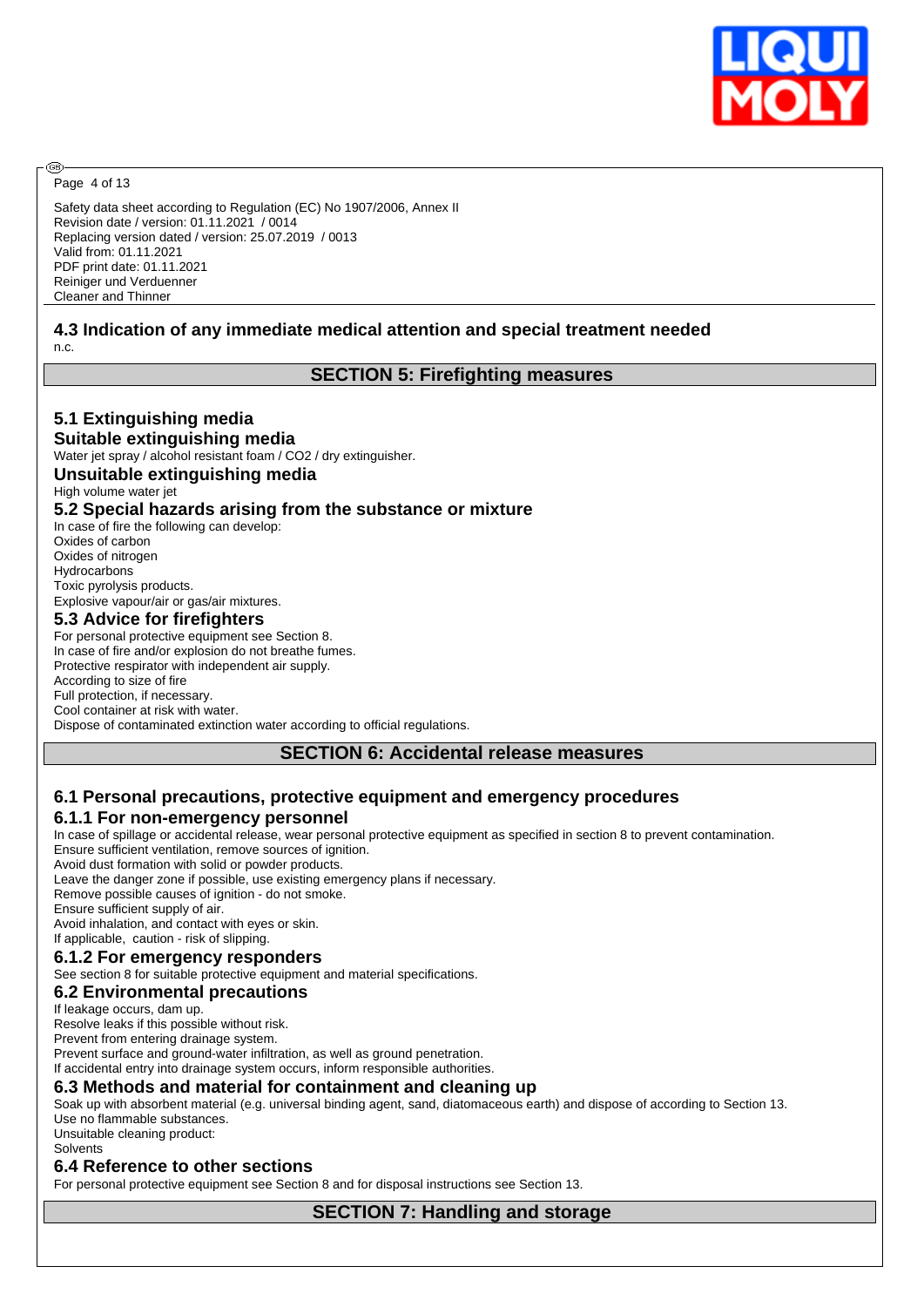

Safety data sheet according to Regulation (EC) No 1907/2006, Annex II Revision date / version: 01.11.2021 / 0014 Replacing version dated / version: 25.07.2019 / 0013 Valid from: 01.11.2021 PDF print date: 01.11.2021 Reiniger und Verduenner Cleaner and Thinner Page 5 of 13

In addition to information given in this section, relevant information can also be found in section 8 and 6.1. **7.1 Precautions for safe handling**

# **7.1.1 General recommendations**

# Ensure good ventilation.

**®** 

Room ventilation also at ground level. Keep away from sources of ignition - Do not smoke. Take precautions against electrostatic charges. Floors must be electrically conductive. Use explosion-proof equipment. Do not use pressurised air for filling, unloading or handling. Eating, drinking, smoking, as well as food-storage, is prohibited in work-room. Observe directions on label and instructions for use. Use working methods according to operating instructions. During transfer operations: Earth devices. **7.1.2 Notes on general hygiene measures at the workplace**

General hygiene measures for the handling of chemicals are applicable.

Wash hands before breaks and at end of work.

Keep away from food, drink and animal feedingstuffs.

Remove contaminated clothing and protective equipment before entering areas in which food is consumed.

### **7.2 Conditions for safe storage, including any incompatibilities**

Keep out of access to unauthorised individuals. Store product closed and only in original packing. Not to be stored in gangways or stair wells. Observe special storage conditions. Solvent resistant floor Do not store with oxidizing agents. Do not store with acids. Do not store with alkalis. Store in a well ventilated place. Protect from direct sunlight and warming.

### **7.3 Specific end use(s)**

No information available at present.

## **SECTION 8: Exposure controls/personal protection**

### **8.1 Control parameters**

| ை<br><b>Chemical Name</b> | Hydrocarbons, C6-C7, n-alkanes, isoalkanes, cyclics, <5% n-hexane |                                             |     |
|---------------------------|-------------------------------------------------------------------|---------------------------------------------|-----|
| WEL-TWA: 600 mg/m3        | $WEL-STEL: ---$                                                   |                                             | --- |
| Monitoring procedures:    | Compur - KITA-187 S (551 174)<br>$\overline{\phantom{0}}$         |                                             |     |
| $BMGV:---$                |                                                                   | Other information: (OEL acc. to RCP-method, |     |
|                           |                                                                   | paragraphs 84-87, EH40)                     |     |

| Hydrocarbons, C6-C7, n-alkanes, isoalkanes, cyclics, <5% n-hexane |                                                  |                                |                   |       |                 |             |  |
|-------------------------------------------------------------------|--------------------------------------------------|--------------------------------|-------------------|-------|-----------------|-------------|--|
| Area of application                                               | Exposure route /<br>Environmental<br>compartment | <b>Effect on health</b>        | <b>Descriptor</b> | Value | Unit            | <b>Note</b> |  |
| Consumer                                                          | Human - dermal                                   | Long term, systemic<br>effects | <b>DNEL</b>       | 699   | mg/kg<br>bw/day |             |  |
| Consumer                                                          | Human - inhalation                               | Long term, systemic<br>effects | <b>DNEL</b>       | 608   | mg/m3           |             |  |
| Consumer                                                          | Human - oral                                     | Long term, systemic<br>effects | <b>DNEL</b>       | 699   | mg/kg<br>bw/dav |             |  |
| Workers / employees                                               | Human - dermal                                   | Long term, systemic<br>effects | <b>DNEL</b>       | 773   | mg/kg<br>bw/dav |             |  |
| Workers / employees                                               | Human - dermal                                   | Long term, systemic<br>effects | <b>DNEL</b>       | 300   | mg/kg<br>bw/dav |             |  |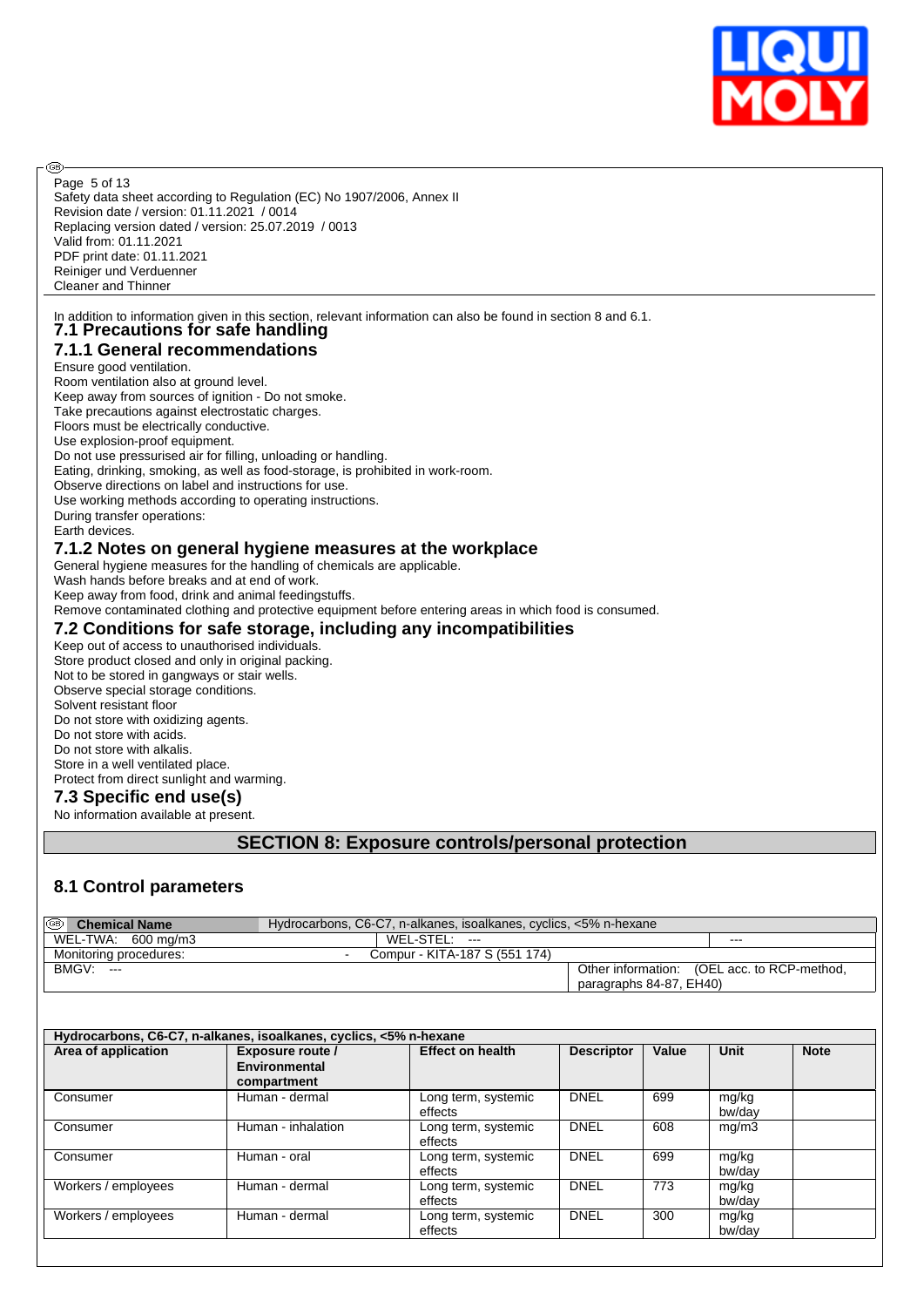

Page 6 of 13

അ

Safety data sheet according to Regulation (EC) No 1907/2006, Annex II Revision date / version: 01.11.2021 / 0014 Replacing version dated / version: 25.07.2019 / 0013 Valid from: 01.11.2021 PDF print date: 01.11.2021 Reiniger und Verduenner Cleaner and Thinner

| ML<br>วIovees<br>- -<br>halatior<br>Human<br>$\sim$ | systemic<br>$L$ on $\sim$<br>teı<br>effects | <b>DNEL</b> | 2035 | ma<br>า/mJ<br>. . |  |
|-----------------------------------------------------|---------------------------------------------|-------------|------|-------------------|--|
|-----------------------------------------------------|---------------------------------------------|-------------|------|-------------------|--|

 WEL-TWA = Workplace Exposure Limit - Long-term exposure limit (8-hour TWA (= time weighted average) reference period) EH40. AGW = "Arbeitsplatzgrenzwert" (workplace limit value, Germany).

(8) = Inhalable fraction (Directive 2017/164/EU, Directive 2004/37/CE). (9) = Respirable fraction (Directive 2017/164/EU, Directive 2004/37/CE).  $(11)$  = Inhalable fraction (Directive 2004/37/CE). (12) = Inhalable fraction. Respirable fraction in those Member States that implement, on the date of the entry into force of this Directive, a biomonitoring system with a biological limit value not exceeding 0,002 mg Cd/g creatinine in urine (Directive 2004/37/CE). | WEL-STEL = Workplace Exposure Limit - Short-term exposure limit (15-minute reference period).

(8) = Inhalable fraction (2017/164/EU, 2017/2398/EU). (9) = Respirable fraction (2017/164/EU, 2017/2398/EU). (10) = Short-term exposure limit value in relation to a reference period of 1 minute (2017/164/EU). | BMGV = Biological monitoring guidance value EH40. BGW = "Biologischer Grenzwert" (biological limit value, Germany) | Other information: Sen = Capable of causing occupational asthma. Sk = Can be absorbed through skin. Carc = Capable of causing cancer and/or heritable genetic damage.

\*\* = The exposure limit for this substance is repealed through the TRGS 900 (Germany) of January 2006 with the goal of revision.

 $(13)$  = The substance can cause sensitisation of the skin and of the respiratory tract (Directive 2004/37/CE),  $(14)$  = The substance can cause sensitisation of the skin (Directive 2004/37/CE).

### **8.2 Exposure controls 8.2.1 Appropriate engineering controls**

Ensure good ventilation. This can be achieved by local suction or general air extraction.

If this is insufficient to maintain the concentration under the WEL or AGW values, suitable breathing protection should be worn.

Applies only if maximum permissible exposure values are listed here.

Suitable assessment methods for reviewing the effectiveness of protection measures adopted include metrological and non-metrological investigative techniques.

These are specified by e.g. EN 14042.

EN 14042 "Workplace atmospheres. Guide for the application and use of procedures for the assessment of exposure to chemical and biological agents".

### **8.2.2 Individual protection measures, such as personal protective equipment**

General hygiene measures for the handling of chemicals are applicable.

Wash hands before breaks and at end of work.

Keep away from food, drink and animal feedingstuffs.

Remove contaminated clothing and protective equipment before entering areas in which food is consumed.

Eye/face protection: Tight fitting protective goggles with side protection (EN 166).

Skin protection - Hand protection: Solvent resistant protective gloves (EN ISO 374). If applicable Protective gloves made of polyvinyl alcohol (EN ISO 374). Protective Neoprene® / polychloroprene gloves (EN ISO 374). Protective hand cream recommended. The breakthrough times determined in accordance with EN 16523-1 were not obtained under practical conditions. The recommended maximum wearing time is 50% of breakthrough time.

Skin protection - Other: Protective working garments (e.g. safety shoes EN ISO 20345, long-sleeved protective working garments). According to operation. Protective working garment, antistatic (EN1149) Natural fibre or heat-resistant synthetic fibre

Respiratory protection: If OES or MEL is exceeded. Gas mask filter A (EN 14387), code colour brown At high concentrations: Respiratory protection appliance (insulation device) (e.g. EN 137 or EN 138) Observe wearing time limitations for respiratory protection equipment.

Thermal hazards:

If applicable, these are included in the individual protective measures (eye/face protection, skin protection, respiratory protection).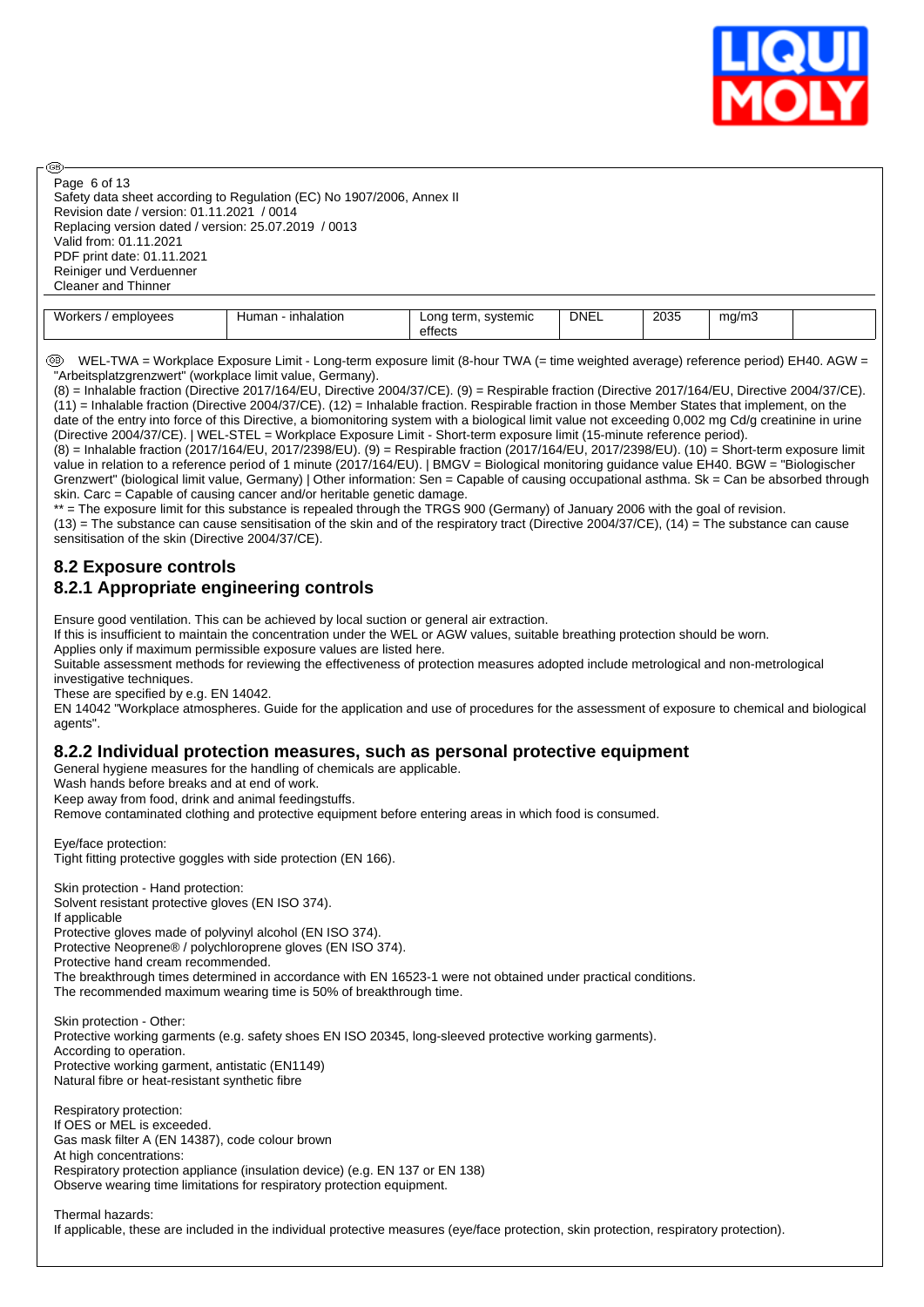

Safety data sheet according to Regulation (EC) No 1907/2006, Annex II Revision date / version: 01.11.2021 / 0014 Replacing version dated / version: 25.07.2019 / 0013 Valid from: 01.11.2021 PDF print date: 01.11.2021 Reiniger und Verduenner Cleaner and Thinner Page 7 of 13

Additional information on hand protection - No tests have been performed.

In the case of mixtures, the selection has been made according to the knowledge available and the information about the contents. Selection of materials derived from glove manufacturer's indications.

Final selection of glove material must be made taking the breakthrough times, permeation rates and degradation into account. Selection of a suitable glove depends not only on the material but also on other quality characteristics and varies from manufacturer to manufacturer.

In the case of mixtures, the resistance of glove materials cannot be predicted and must therefore be tested before use. The exact breakthrough time of the glove material can be requested from the protective glove manufacturer and must be observed.

### **8.2.3 Environmental exposure controls**

No information available at present.

രി

### **SECTION 9: Physical and chemical properties**

# **9.1 Information on basic physical and chemical properties**

Physical state:<br>Colour: Colour: Colourless Colourless<br>
Colour: Colourless<br>
Characteristic Colourless Boiling point or initial boiling point and boiling range: 80-110 °C Flammability: Flammable Lower explosion limit:  $0,8 \text{ Vol-}\%$ <br>Upper explosion limit:  $6.5 \text{ Vol-}\%$ Upper explosion limit: Auto-ignition temperature: 250 °C pH: Substance is non-soluble (in water). kinematic viscosity:  $\leq$ 20,5 mm2/s (40°C) Solubility:<br>Partition coefficient n-octanol/water (log value): There is interestingly and the posterior of the posterior Density and/or relative density:<br>
Relative vapour density:<br>
Relative vapour density:<br>
Vapours heavier than Particle characteristics: Does not apply to liquids.

### **9.2 Other information**

Bulk density: n.a.

Characteristic Melting point/freezing point: There is no information available on this parameter. Flash point:  $-20 \text{ °C}$  (ISO 1523 (Rapid Equilibrium, closed cup, RECC)) Decomposition temperature: There is no information available on this parameter. There is no information available on this parameter. Vapour pressure: There is no information available on this parameter. Vapours heavier than air.

Explosives:<br>
Possible build up of explosive/highly flammable vapour/air mixture.<br>
There is no information available on this parameter. There is no information available on this parameter.

### **SECTION 10: Stability and reactivity**

### **10.1 Reactivity**

See also Subsection 10.2 to 10.6. The product has not been tested.

#### **10.2 Chemical stability**

See also Subsection 10.1 to 10.6. Stable with proper storage and handling.

#### **10.3 Possibility of hazardous reactions**

#### See also Subsection 10.1 to 10.6.

Possible build up of explosive/highly flammable vapour/air mixture.

### **10.4 Conditions to avoid**

See also section 7. Heating, open flame, ignition sources Electrostatic charge

#### **10.5 Incompatible materials**

See also section 7. Avoid contact with strong oxidizing agents. Avoid contact with strong acids. Avoid contact with strong alkalis.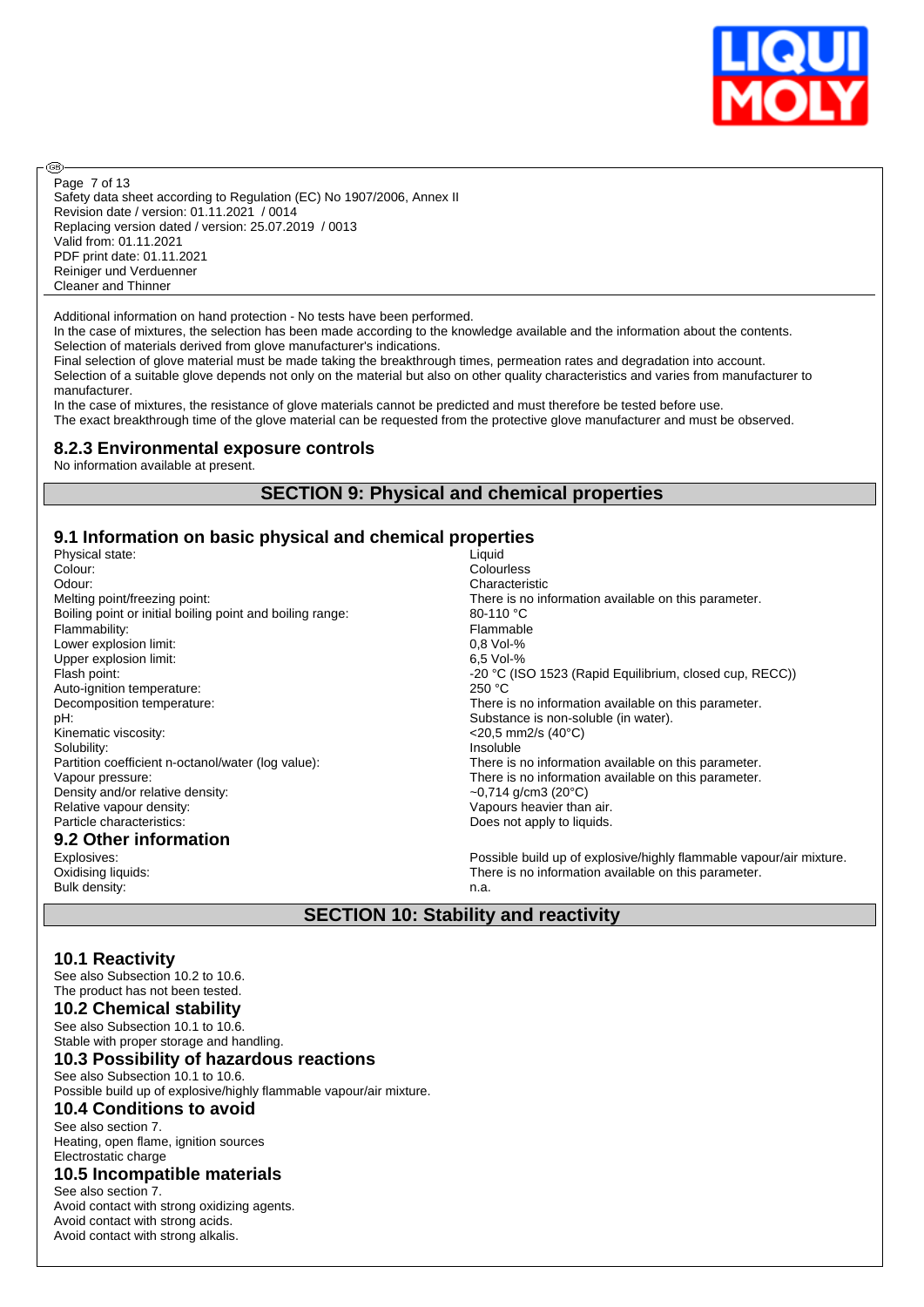

Page 8 of 13

◉

Safety data sheet according to Regulation (EC) No 1907/2006, Annex II Revision date / version: 01.11.2021 / 0014 Replacing version dated / version: 25.07.2019 / 0013 Valid from: 01.11.2021 PDF print date: 01.11.2021 Reiniger und Verduenner Cleaner and Thinner

### **10.6 Hazardous decomposition products**

See also Subsection 10.1 to 10.5. See also section 5.2 No decomposition when used as directed.

# **SECTION 11: Toxicological information**

### **11.1. Information on hazard classes as defined in Regulation (EC) No 1272/2008**

Possibly more information on health effects, see Section 2.1 (classification).

| <b>Toxicity / effect</b>                                         | <b>Endpoint</b> | Value | Unit    | Organism         | <b>Test method</b>                                 | <b>Notes</b>                                                                                                                             |
|------------------------------------------------------------------|-----------------|-------|---------|------------------|----------------------------------------------------|------------------------------------------------------------------------------------------------------------------------------------------|
| Acute toxicity, by oral route:                                   | LD50            | 5000  | mg/kg   | Rat              | OECD 401 (Acute Oral<br>Toxicity)                  |                                                                                                                                          |
| Acute toxicity, by dermal route:                                 | LD50            | >2000 | mg/kg   | Rat              | OECD 402 (Acute<br>Dermal Toxicity)                |                                                                                                                                          |
| Acute toxicity, by inhalation:                                   | LC50            | >20   | mg/l/4h | $\overline{Rat}$ | OECD 403 (Acute<br>Inhalation Toxicity)            |                                                                                                                                          |
| Skin corrosion/irritation:                                       |                 |       |         | Rabbit           | OECD 404 (Acute<br>Dermal<br>Irritation/Corrosion) | Skin Irrit. 2                                                                                                                            |
| Serious eye damage/irritation:                                   |                 |       |         | Rabbit           | OECD 405 (Acute Eye<br>Irritation/Corrosion)       | Mild irritant<br>(Analogous<br>conclusion)                                                                                               |
| Respiratory or skin<br>sensitisation:                            |                 |       |         | Guinea pig       | OECD 406 (Skin<br>Sensitisation)                   | No (skin contact)                                                                                                                        |
| Germ cell mutagenicity:                                          |                 |       |         |                  |                                                    | n.d.a.                                                                                                                                   |
| Carcinogenicity:                                                 |                 |       |         |                  |                                                    | n.d.a.                                                                                                                                   |
| Reproductive toxicity:                                           |                 |       |         |                  |                                                    | n.d.a.                                                                                                                                   |
| Carcinogenicity:                                                 |                 |       |         |                  |                                                    | Negative                                                                                                                                 |
| Reproductive toxicity:                                           |                 |       |         |                  | OECD 414 (Prenatal                                 | Analogous                                                                                                                                |
|                                                                  |                 |       |         |                  | <b>Developmental Toxicity</b><br>Study)            | conclusion,<br>Negative                                                                                                                  |
| Specific target organ toxicity -<br>single exposure (STOT-SE):   |                 |       |         |                  |                                                    | STOT SE 3,<br>H336                                                                                                                       |
| Specific target organ toxicity -<br>repeated exposure (STOT-RE): |                 |       |         |                  |                                                    | Negative                                                                                                                                 |
| Aspiration hazard:                                               |                 |       |         |                  |                                                    | Yes                                                                                                                                      |
| Aspiration hazard:                                               |                 |       |         |                  |                                                    | n.d.a.                                                                                                                                   |
| Symptoms:                                                        |                 |       |         |                  |                                                    | drowsiness,<br>unconsciousness                                                                                                           |
|                                                                  |                 |       |         |                  |                                                    | heart/circulatory<br>disorders.<br>headaches.<br>cramps,<br>drowsiness.<br>mucous<br>membrane<br>irritation,<br>dizziness,<br>nausea and |
| Endocrine disrupting properties:                                 |                 |       |         |                  |                                                    | vomiting.<br>n.d.a.                                                                                                                      |
| Other information:                                               |                 |       |         |                  |                                                    | n.d.a.                                                                                                                                   |
| Specific target organ toxicity -<br>single exposure (STOT-SE),   |                 |       |         |                  |                                                    | Not irritant<br>(respiratory tract).                                                                                                     |

| . <5% n-hexane<br>Hydrocarbons.<br>CC CT<br><b>CVCIICS</b><br>n-alkanes.<br>. isoalkanes.<br>$Ub-UL$ |          |       |      |          |                  |              |
|------------------------------------------------------------------------------------------------------|----------|-------|------|----------|------------------|--------------|
| ' effect<br>Toxicitv                                                                                 | Endpoint | Value | Unit | Organism | ∶ method<br>esi" | <b>Notes</b> |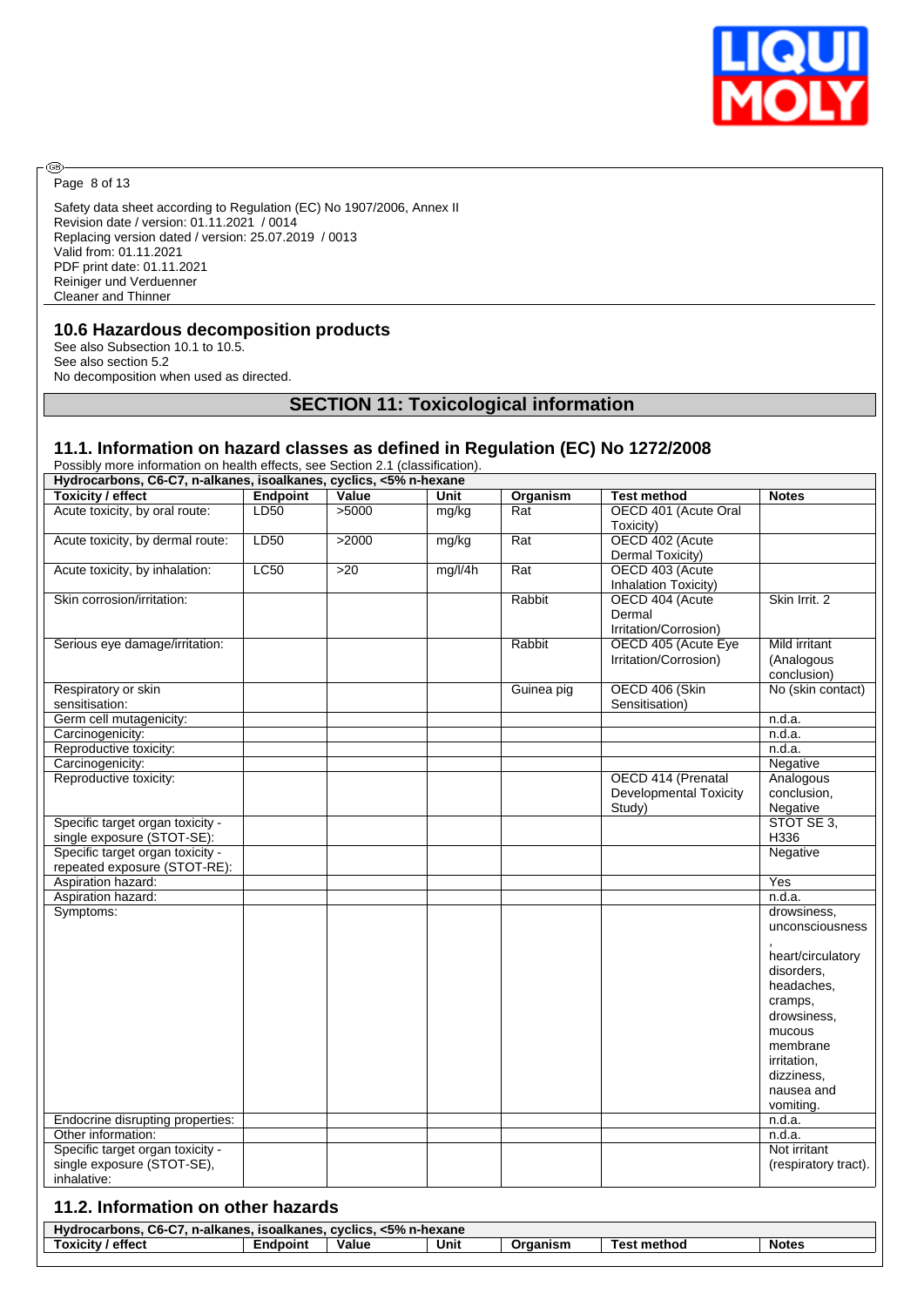

| Page 9 of 13 |  |  |
|--------------|--|--|

- ®-

Safety data sheet according to Regulation (EC) No 1907/2006, Annex II Revision date / version: 01.11.2021 / 0014 Replacing version dated / version: 25.07.2019 / 0013 Valid from: 01.11.2021 PDF print date: 01.11.2021 Reiniger und Verduenner Cleaner and Thinner

| Endocrine disrupting properties: |  |  | n.d.a.          |
|----------------------------------|--|--|-----------------|
| Other information:               |  |  | No other        |
|                                  |  |  | relevant        |
|                                  |  |  | information     |
|                                  |  |  | available on    |
|                                  |  |  | adverse effects |
|                                  |  |  | on health.      |

# **SECTION 12: Ecological information**

Possibly more information on environmental effects, see Section 2.1 (classification).

| Hydrocarbons, C6-C7, n-alkanes, isoalkanes, cyclics, <5% n-hexane |                 |             |                 |               |                    |                           |                       |
|-------------------------------------------------------------------|-----------------|-------------|-----------------|---------------|--------------------|---------------------------|-----------------------|
| <b>Toxicity / effect</b>                                          | <b>Endpoint</b> | <b>Time</b> | Value           | Unit          | <b>Organism</b>    | <b>Test method</b>        | <b>Notes</b>          |
| 12.3. Bioaccumulative                                             |                 |             |                 |               |                    |                           | Concentration in      |
| potential:                                                        |                 |             |                 |               |                    |                           | organisms             |
|                                                                   |                 |             |                 |               |                    |                           | possible.             |
| 12.1. Toxicity to daphnia:                                        | NOEC/NOEL       | 21d         | 0,17            | mg/l          | Daphnia magna      |                           |                       |
| 12.1. Toxicity to daphnia:                                        | LOEC/LOEL       | 21d         | 0,32            | mg/l          | Daphnia magna      |                           |                       |
| 12.2. Persistence and                                             |                 | 28d         | 98              | $\frac{9}{6}$ |                    | <b>OECD 301 F</b>         |                       |
| degradability:                                                    |                 |             |                 |               |                    | (Ready                    |                       |
|                                                                   |                 |             |                 |               |                    | Biodegradability -        |                       |
|                                                                   |                 |             |                 |               |                    | Manometric                |                       |
|                                                                   |                 |             |                 |               |                    | <b>Respirometry Test)</b> |                       |
| 12.1. Toxicity to fish:                                           | NOEC/NOEL       | 28d         | 2,045           | mg/l          | Oncorhynchus       |                           |                       |
|                                                                   |                 |             |                 |               | mykiss             |                           |                       |
| 12.1. Toxicity to fish:                                           | <b>NOELR</b>    | 28d         | 2,04            | mg/l          | Salmo gairdneri    |                           |                       |
| 12.1. Toxicity to fish:                                           | <b>LC50</b>     | 96h         | 11,4            | mg/l          | Oncorhynchus       | OECD 203 (Fish,           |                       |
|                                                                   |                 |             |                 |               | mykiss             | <b>Acute Toxicity</b>     |                       |
|                                                                   |                 |             |                 |               |                    | Test)                     |                       |
| 12.1. Toxicity to fish:                                           | LL50            | 96h         | 11,4            | mg/l          | Salmo gairdneri    | OECD 203 (Fish,           |                       |
|                                                                   |                 |             |                 |               |                    | <b>Acute Toxicity</b>     |                       |
|                                                                   |                 |             |                 |               |                    | Test)                     |                       |
| 12.1. Toxicity to daphnia:                                        | EC50            | 48h         | 3               | mg/l          | Daphnia magna      | <b>OECD 202</b>           |                       |
|                                                                   |                 |             |                 |               |                    | (Daphnia sp.              |                       |
|                                                                   |                 |             |                 |               |                    | Acute                     |                       |
|                                                                   |                 |             |                 |               |                    | Immobilisation            |                       |
|                                                                   |                 |             |                 |               |                    | Test)                     |                       |
| 12.1. Toxicity to daphnia:                                        | <b>NOELR</b>    | 48h         | 2,1             | mq/l          | Daphnia magna      |                           |                       |
| 12.1. Toxicity to algae:                                          | <b>EC50</b>     | 72h         | 30              | mg/l          | Pseudokirchneriell | OECD 201 (Alga,           |                       |
|                                                                   |                 |             |                 |               | a subcapitata      | Growth Inhibition         |                       |
|                                                                   |                 |             |                 |               |                    | Test)                     |                       |
| 12.2. Persistence and                                             |                 | 28d         | $\overline{81}$ | $\%$          | activated sludge   | <b>OECD 301 F</b>         | Readily               |
| degradability:                                                    |                 |             |                 |               |                    | (Ready                    | biodegradable,        |
|                                                                   |                 |             |                 |               |                    | Biodegradability -        | Analogous             |
|                                                                   |                 |             |                 |               |                    | Manometric                | conclusion            |
|                                                                   |                 |             |                 |               |                    | <b>Respirometry Test)</b> |                       |
| 12.3. Bioaccumulative                                             | <b>BCF</b>      |             | 242-253         |               |                    |                           |                       |
| potential:                                                        |                 |             |                 |               |                    |                           |                       |
| 12.4. Mobility in soil:                                           |                 |             |                 |               |                    |                           | Adsorption in         |
|                                                                   |                 |             |                 |               |                    |                           | ground., Product      |
|                                                                   |                 |             |                 |               |                    |                           | is slightly volatile. |
| 12.5. Results of PBT                                              |                 |             |                 |               |                    |                           | n.d.a.                |
| and vPvB assessment                                               |                 |             |                 |               |                    |                           |                       |
| 12.6. Endocrine                                                   |                 |             |                 |               |                    |                           | n.d.a.                |
| disrupting properties:                                            |                 |             |                 |               |                    |                           |                       |
| 12.7. Other adverse                                               |                 |             |                 |               |                    |                           | n.d.a.                |
| effects:                                                          | <b>AOX</b>      |             |                 | $\frac{0}{6}$ |                    |                           |                       |
| Other information:                                                |                 |             | $\mathbf 0$     |               |                    |                           |                       |

# **SECTION 13: Disposal considerations**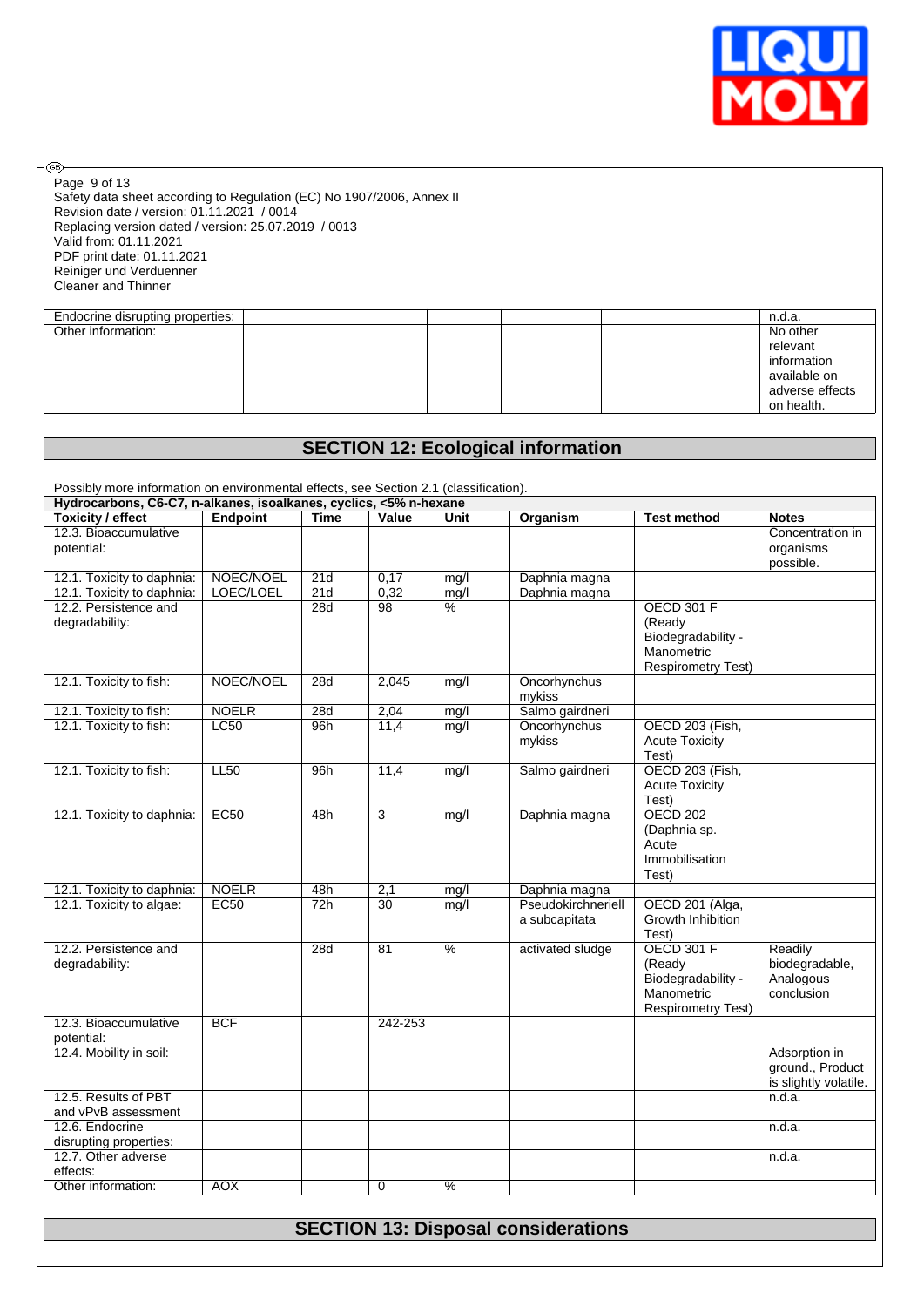

Page 10 of 13

**®** 

Safety data sheet according to Regulation (EC) No 1907/2006, Annex II Revision date / version: 01.11.2021 / 0014 Replacing version dated / version: 25.07.2019 / 0013 Valid from: 01.11.2021 PDF print date: 01.11.2021 Reiniger und Verduenner Cleaner and Thinner

# **13.1 Waste treatment methods**

# **For the substance / mixture / residual amounts**

EC disposal code no.: The waste codes are recommendations based on the scheduled use of this product. Owing to the user's specific conditions for use and disposal, other waste codes may be allocated under certain circumstances. (2014/955/EU) 07 07 04 other organic solvents, washing liquids and mother liquors 14 06 03 other solvents and solvent mixtures Recommendation: Sewage disposal shall be discouraged. Pay attention to local and national official regulations. Implement substance recycling. E.g. suitable incineration plant. **For contaminated packing material** Pay attention to local and national official regulations. Empty container completely.

Uncontaminated packaging can be recycled.

Dispose of packaging that cannot be cleaned in the same manner as the substance.

Uncleaned empty containers are treated in the same manner as their contents.

Residues may present a risk of explosion.

### **SECTION 14: Transport information**

| <b>General statements</b>                                                  |                           |
|----------------------------------------------------------------------------|---------------------------|
| 14.1. UN number or ID number:                                              | 3295                      |
| Transport by road/by rail (ADR/RID)                                        |                           |
| 14.2. UN proper shipping name:                                             |                           |
| UN 3295 HYDROCARBONS, LIQUID, N.O.S.                                       |                           |
| 14.3. Transport hazard class(es):                                          | 3                         |
| 14.4. Packing group:                                                       | Ш                         |
| Classification code:                                                       | F <sub>1</sub>            |
| LQ:                                                                        | 1 <sup>1</sup>            |
| 14.5. Environmental hazards:                                               | environmentally hazardous |
| Tunnel restriction code:                                                   | D/E                       |
| Transport by sea (IMDG-code)                                               |                           |
| 14.2. UN proper shipping name:                                             |                           |
| HYDROCARBONS, LIQUID, N.O.S. (HYDROCARBON MIXTURE)                         |                           |
| 14.3. Transport hazard class(es):                                          | 3                         |
| 14.4. Packing group:                                                       | $\mathbf{II}$             |
| EmS:                                                                       | $F-E. S-D$                |
| Marine Pollutant:                                                          | Yes                       |
| 14.5. Environmental hazards:                                               | environmentally hazardous |
| <b>Transport by air (IATA)</b>                                             |                           |
| 14.2. UN proper shipping name:                                             |                           |
| Hydrocarbons, liquid, n.o.s.                                               |                           |
| 14.3. Transport hazard class(es):                                          | 3                         |
| 14.4. Packing group:                                                       | $\mathbf{I}$              |
| 14.5. Environmental hazards:                                               | Not applicable            |
| 14.6. Special precautions for user                                         |                           |
| Persons employed in transporting dangerous goods must be trained.          |                           |
| All persons involved in transporting must observe safety regulations.      |                           |
| Precautions must be taken to prevent damage.                               |                           |
| 14.7. Maritime transport in bulk according to IMO instruments              |                           |
| Freighted as packaged goods rather than in bulk, therefore not applicable. |                           |
| Minimum amount regulations have not been taken into account.               |                           |
| Danger code and packing code on request.                                   |                           |
| Comply with special provisions.                                            |                           |
|                                                                            |                           |

**SECTION 15: Regulatory information**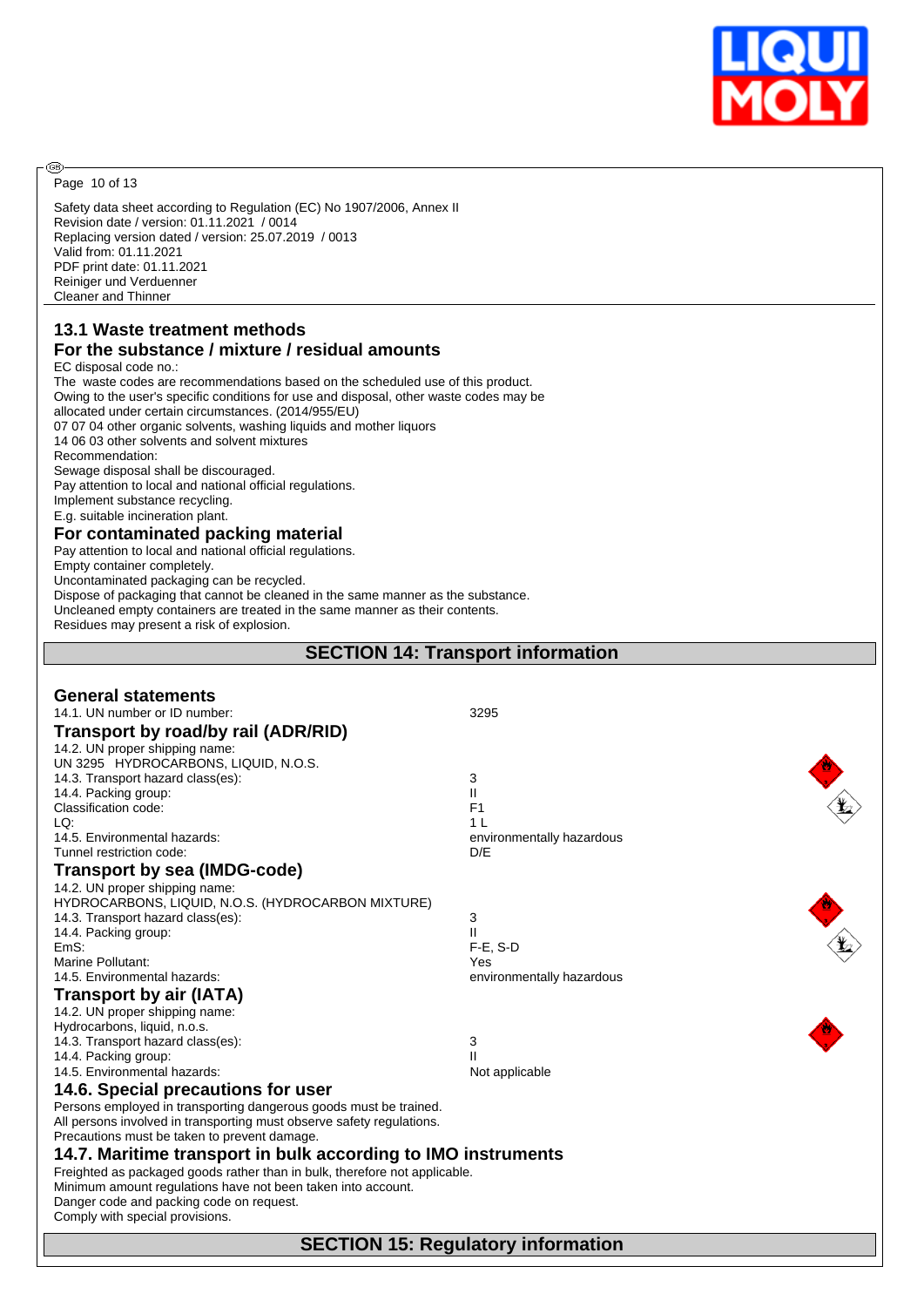

Page 11 of 13

അ

Safety data sheet according to Regulation (EC) No 1907/2006, Annex II Revision date / version: 01.11.2021 / 0014 Replacing version dated / version: 25.07.2019 / 0013 Valid from: 01.11.2021 PDF print date: 01.11.2021 Reiniger und Verduenner Cleaner and Thinner

## **15.1 Safety, health and environmental regulations/legislation specific for the substance or mixture**

Observe restrictions:

Comply with national regulations/laws governing the protection of young people at work (national implementation of the Directive 94/33/EC)! Regulation (EC) No 1907/2006, Annex XVII

Hydrocarbons, C6-C7, n-alkanes, isoalkanes, cyclics, <5% n-hexane Comply with trade association/occupational health regulations.

Directive 2012/18/EU ("Seveso III"), Annex I, Part 1 - The following categories apply to this product (others may also need to be considered according to storage, handling etc.):

| Hazard categories | Notes to Annex I | Qualifying quantity (tonnes) of<br>dangerous substances as<br>referred to in Article 3(10) for the<br>application of - Lower-tier | Qualifying quantity (tonnes) of<br>dangerous substances as<br>referred to in Article 3(10) for the<br>application of - Upper-tier |
|-------------------|------------------|-----------------------------------------------------------------------------------------------------------------------------------|-----------------------------------------------------------------------------------------------------------------------------------|
|                   |                  | requirements                                                                                                                      | requirements                                                                                                                      |
| P <sub>5</sub> c  |                  | 5000                                                                                                                              | 50000                                                                                                                             |
| E <sub>2</sub>    |                  | 200                                                                                                                               | 500                                                                                                                               |

The Notes to Annex 1 of Directive 2012/18/EU, in particular those named in the tables here and notes 1-6, must be taken into account when assigning categories and qualifying quantities.

Directive 2010/75/EU (VOC): ~ 100 % **REGULATION (EC) No 648/2004**

30 % and more aliphatic hydrocarbons

### **15.2 Chemical safety assessment**

There is no chemical safety report available.

### **SECTION 16: Other information**

Revised sections: 1-16 Employee training in handling dangerous goods is required. These details refer to the product as it is delivered. Employee instruction/training in handling hazardous materials is required. The following phrases represent the posted Hazard Class and Risk Category Code (GHS/CLP) of the product and the constituents (specified in Section 2 and 3). H225 Highly flammable liquid and vapour. H304 May be fatal if swallowed and enters airways. H315 Causes skin irritation. H336 May cause drowsiness or dizziness. H411 Toxic to aquatic life with long lasting effects. Flam. Liq. — Flammable liquid Skin Irrit. - Skin irritation Asp. Tox. — Aspiration hazard STOT SE — Specific target organ toxicity - single exposure - narcotic effects Aquatic Chronic — Hazardous to the aquatic environment - chronic **Key literature references and sources for data:** Regulation (EC) No 1907/2006 (REACH) and Regulation (EC) No 1272/2008 (CLP) as amended. Guidelines for the preparation of safety data sheets as amended (ECHA). Guidelines on labelling and packaging according to the Regulation (EG) Nr. 1272/2008 (CLP) as amended (ECHA). Safety data sheets for the constituent substances. ECHA Homepage - Information about chemicals. GESTIS Substance Database (Germany). German Environment Agency "Rigoletto" information site on substances that are hazardous to water (Germany). EU Occupation Exposure Limits Directives 91/322/EEC, 2000/39/EC, 2006/15/EC, 2009/161/EU, (EU) 2017/164, (EU) 2019/1831, each as amended.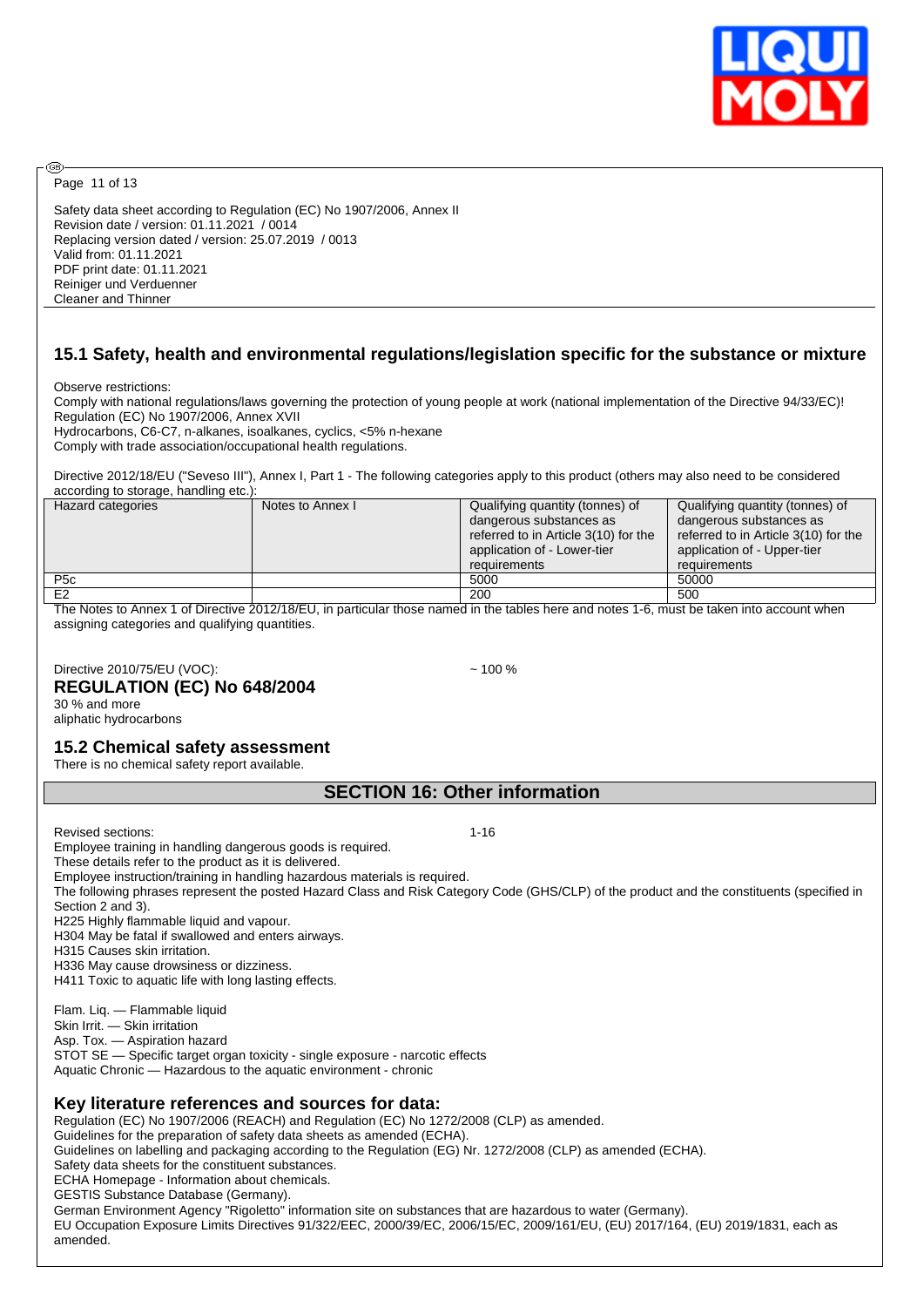

Safety data sheet according to Regulation (EC) No 1907/2006, Annex II Revision date / version: 01.11.2021 / 0014 Replacing version dated / version: 25.07.2019 / 0013 Valid from: 01.11.2021 PDF print date: 01.11.2021 Reiniger und Verduenner Cleaner and Thinner Page 12 of 13

൹

National Lists of Occupational Exposure Limits for each country as amended. Regulations on the transport of hazardous goods by road, rail, sea and air (ADR, RID, IMDG, IATA) as amended.

### **Any abbreviations and acronyms used in this document:**

acc., acc. to according, according to ADR Accord européen relatif au transport international des marchandises Dangereuses par Route (= European Agreement concerning the International Carriage of Dangerous Goods by Road) AOX Adsorbable organic halogen compounds approx. approximately Art., Art. no. Article number ASTM ASTM International (American Society for Testing and Materials) ATE Acute Toxicity Estimate BAM Bundesanstalt für Materialforschung und -prüfung (Federal Institute for Materials Research and Testing, Germany) BAuA Bundesanstalt für Arbeitsschutz und Arbeitsmedizin (= Federal Institute for Occupational Health and Safety, Germany) BCF Bioconcentration factor BSEF The International Bromine Council bw body weight CAS Chemical Abstracts Service CLP Classification, Labelling and Packaging (REGULATION (EC) No 1272/2008 on classification, labelling and packaging of substances and mixtures) CMR carcinogenic, mutagenic, reproductive toxic DMEL Derived Minimum Effect Level DNEL Derived No Effect Level DOC Dissolved organic carbon dw dry weight e.g. for example (abbreviation of Latin 'exempli gratia'), for instance EbCx, EyCx, EbLx (x = 10, 50) Effect Concentration/Level of x % on reduction of the biomass (algae, plants) EC European Community ECHA European Chemicals Agency ECx, ELx  $(x = 0, 3, 5, 10, 20, 50, 80, 100)$  Effect Concentration/Level for x % effect EEC European Economic Community EINECS European Inventory of Existing Commercial Chemical Substances ELINCS European List of Notified Chemical Substances EN European Norms EPA United States Environmental Protection Agency (United States of America) ErCx, EµCx, ErLx (x = 10, 50) Effect Concentration/Level of x % on inhibition of the growth rate (algae, plants) etc. et cetera EU European Union EVAL Ethylene-vinyl alcohol copolymer Fax. Fax number gen. general GHS Globally Harmonized System of Classification and Labelling of Chemicals GWP Global warming potential Koc Adsorption coefficient of organic carbon in the soil Kow octanol-water partition coefficient IARC International Agency for Research on Cancer IATA International Air Transport Association IBC (Code) International Bulk Chemical (Code) IMDG-code International Maritime Code for Dangerous Goods incl. including, inclusive IUCLID International Uniform Chemical Information Database IUPAC International Union for Pure Applied Chemistry LC50 Lethal Concentration to 50 % of a test population LD50 Lethal Dose to 50% of a test population (Median Lethal Dose) Log Koc Logarithm of adsorption coefficient of organic carbon in the soil Log Kow, Log Pow Logarithm of octanol-water partition coefficient LQ Limited Quantities MARPOL International Convention for the Prevention of Marine Pollution from Ships n.a. not applicable n.av. not available n.c. not checked